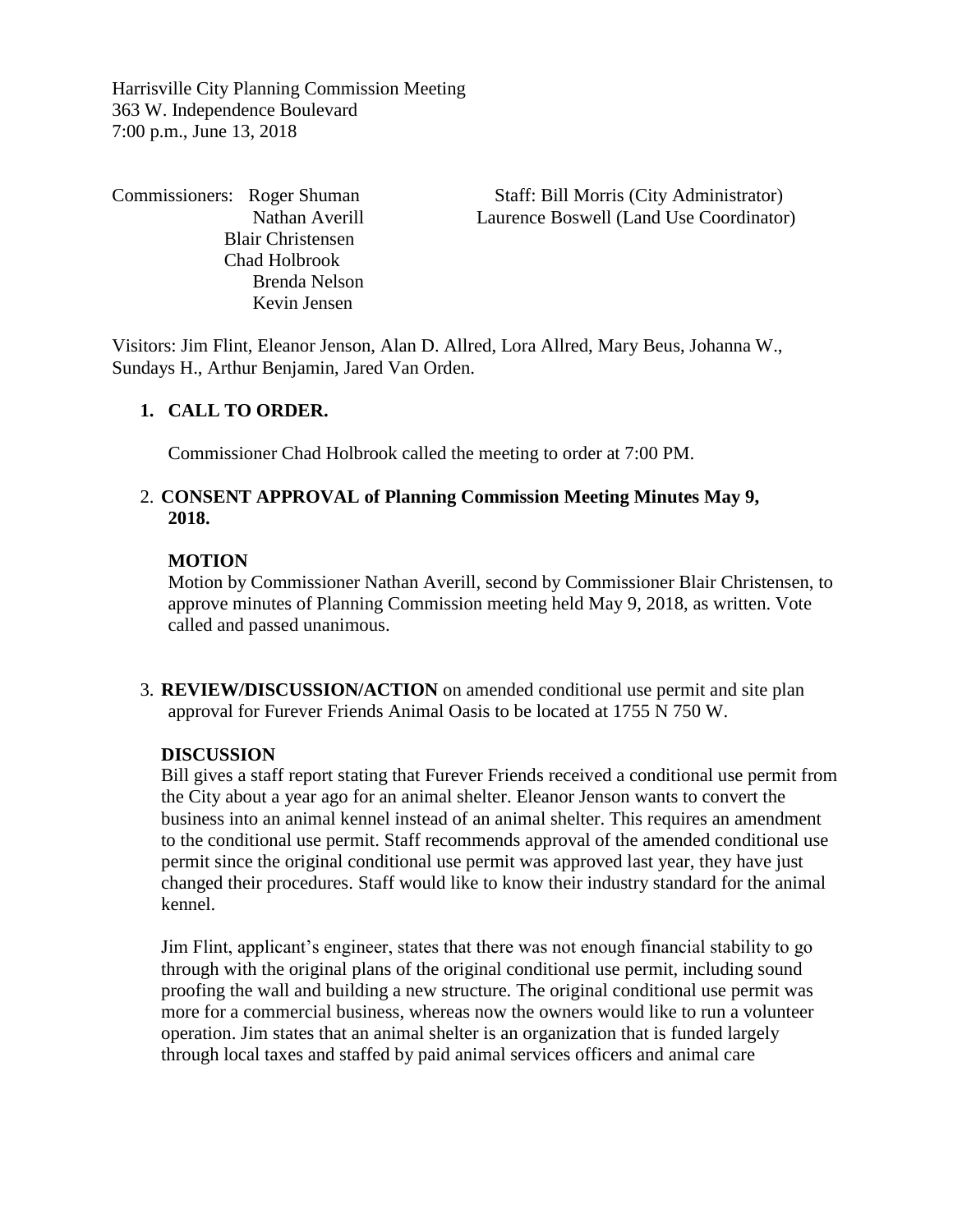employees. An animal rescue is an organization that is funded through donations and managed solely by volunteers. There was eleven (11) conditions in the original conditional use permit. Jim flint reads the conditions. Jim would like to amend item F by stating that the animal kennel will have up to 75 cats, and no dogs. Jim would also like to amend item G and not require sound proofing on the east side of the building since dogs will not be kenneled at this facility. Jim says that he had a pleasant experience visiting the business about a month ago. The City engineer did issue a letter on this. Jim believes that the City engineer wrote notes as if this was a commercial business. Jim believes that this is a volunteer operation, therefore they do not need a parking lot and updated water meter. If it was commercial, then they could be required. There is no public sewer because the volunteers are there at select hours and the water use is extremely minimal.

A video presentation is shown describing and showing Furever Friends.

Commissioner Kevin Jensen states that he is concerned about long term upkeep and asks how the animal kennel will be funded.

Eleanor Jensen states that the facility will be funded through private donations.

Sundays H. states that the Utah Humane Society has qualified them to get their facility funded.

Commissioner Chad Holbrook asks if the vision of the center is to take care of the animals short term.

Eleanor Jenson states that is correct. The goal is to find adoptive homes for the animals. Eleanor states that she has contracts with Petsmart and Petco. She adopts out cats through those companies. She has already adopted out 10 cats in the last month. The intent is to be able to get them into homes.

Commissioner Kevin Jensen asks how long the cats reside at the facility and if there is a max time limit.

Eleanor Jenson says that it depends on the cat and the specific needs they have. In a typical facility, cats could remain there for a few days or a few years.

Commissioner Chad Holbrook asks about the small table shown in the video that is used for medical treatment. He asks about procedures for dying cats.

Eleanor Jensen states that she has not had to do anything at the facility, and that she takes them to the clinic that she works at. Eleanor has a drug license so she can perform euthanasia's at the rescue if needs be. If the animals are sick to the point that they need extensive treatment, they are transferred to the vet clinic.

Commissioner Nathan Averill asks if people visit the facility to adopt cats, or elsewhere, like Petco.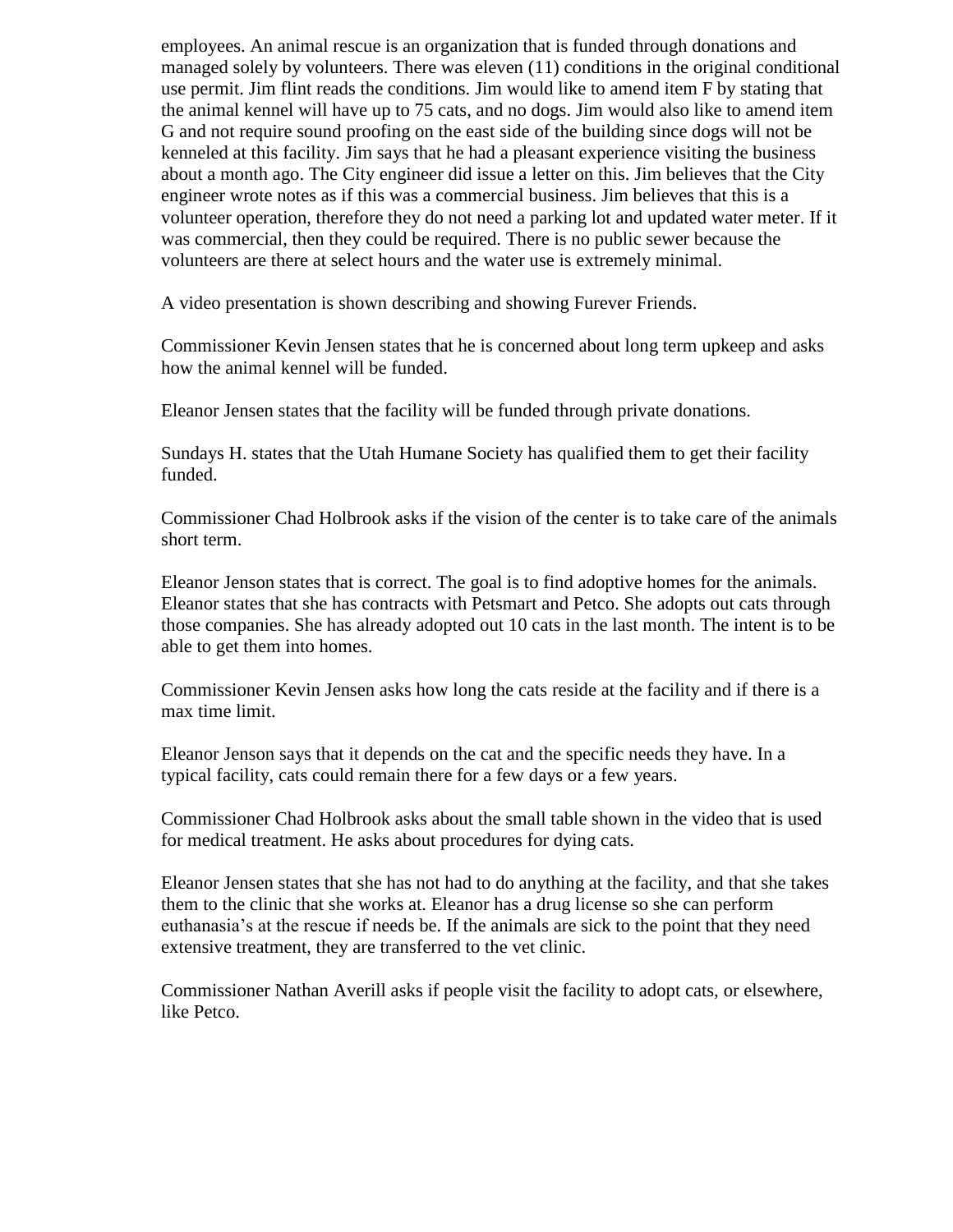Eleanor Jenson states that some people visit the facility, while other can adopt from Petco. They can do either or.

Commissioner Brenda Nelson asks about spaying and neutering and if that is being done at the facility.

Eleanor Jenson states that she has been spaying and neutering the cats on site and feels it is an important part in adopting the cats out.

Commissioner Roger Shuman states that Eleanor wants to go down from 100 cats approved in the original conditional use permit to 75.

Eleanor Jenson states that with the amended site plan, the number 75 corresponds more with the amendments.

Commissioner Roger asks how often the cat litter is dumped.

Eleanor Jenson states that the litter boxes are thoroughly cleaned once a day and spot cleaned throughout the day. They double bag the litter and then put it in the garbage can outside. The dumpster is picked up once a week, on Thursday mornings.

Commissioner Roger Shuman asks if they are talking about regular garbage cans instead of a dumpster.

Eleanor Jenson says that they looked into dumpsters but do not need them right now. They are just using regular garbage cans.

Commissioner Roger Shuman asks about the hours of operation.

Eleanor Jenson states that she is usually at the facility from 8:00pm at night until 11:00pm. There are three to four volunteers around noon and they are there for two to three hours at a time. There are also one or two volunteers that come in the evening.

Commissioner Roger Shuman asks if the maximum number of cars from volunteers is around seven.

Eleanor Jenson says yes, a maximum of seven.

Commissioner Brenda Nelson shows concern for not having water on site. She states that if the kennel gets to the point of housing dogs, they would need to pray down the facilities.

Jim Flint states that the green houses are fully plumbed, and are located about 15 feet away. The volunteers could use the water from the greenhouse if needed.

Eleanor Jenson states that there is a group of veterinarians who have provided the best care for sheltered animals, and one of their concepts is not to completely evacuate the animals to do a whole washout of the facility. The act of moving animals frequently can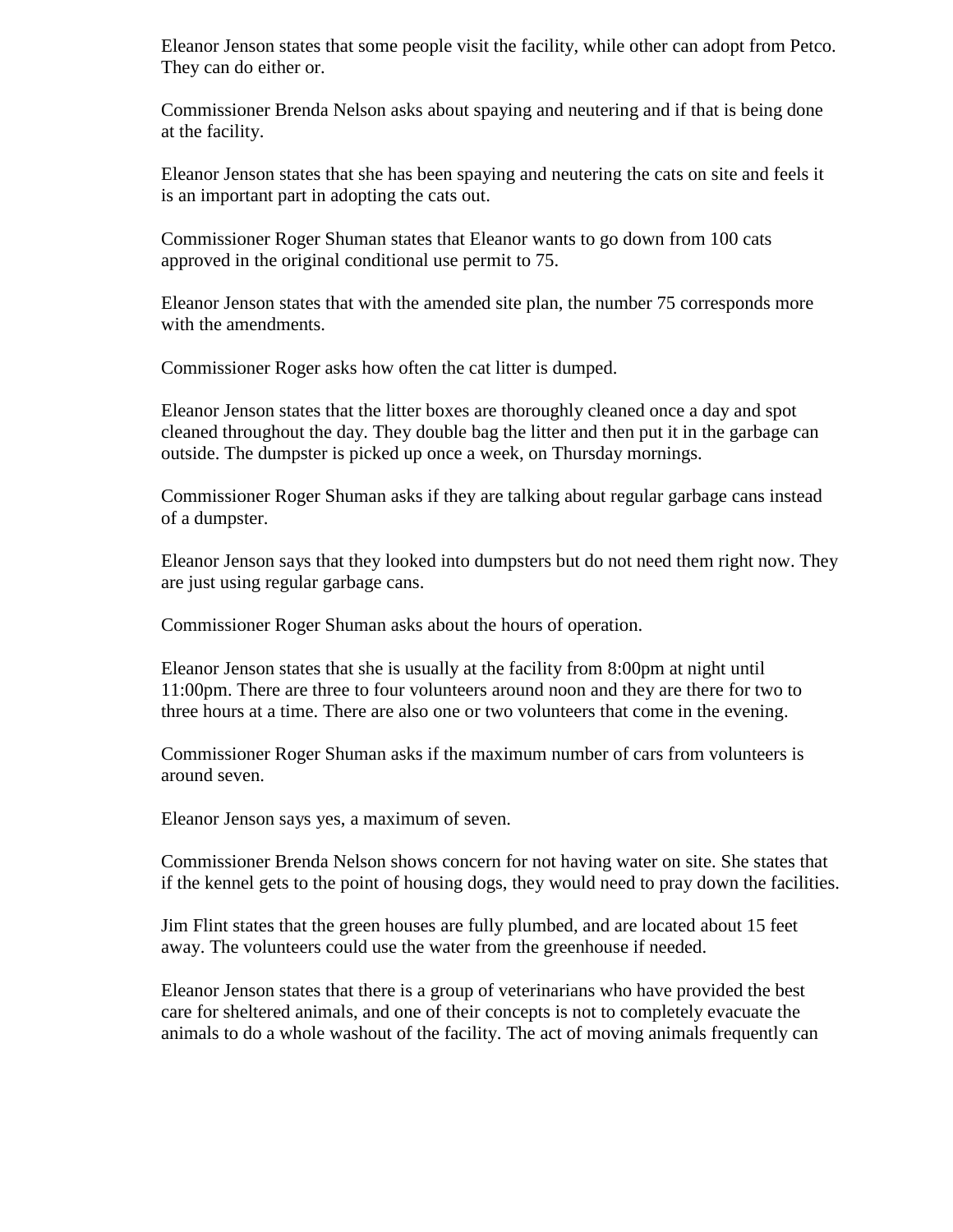be traumatic and stressful. It's better to spot clean. Eleanor states that she uses a product that is a anti-viral, anti-fungal, and anti-bacteria.

Commissioner Chad Holdbrook asks if the building is industry standard.

Bill Morris states that the City's concern was that Eleanor was approved one thing last year, and what they are using now is something completely different. The new site plan shows what they are using now and the video was helpful to see how the facility looks and how it is currently functioning.

Commissioner Blair Christensen asks about the greenhouses and if they are just sitting idle on the property.

Eleanor Jenson states that most of the greenhouses are empty and she uses one of them as storage for dog kennels. Her intent is to lease them out as greenhouses. She is currently working on following through with that plan, but in the meantime she has kept the weeds and vegetation at a minimum.

Bill Morris says that if they lease them as greenhouses, they do not need a permit for that.

Commissioner Brenda Nelson asks if they have boarded any dogs at the facility.

Eleanor Jenson feels that dogs are beyond her scope.

Commissioner Brenda Nelson asks if they are taking dogs out completely and just boarding cats.

Eleanor Jenson states that is correct.

Commissioner Brenda Nelson asks if they have received any complaints.

Bill Morris states that there have not been any official complaints.

Commissioner Roger Shuman clarifies that there have been unofficial complaints.

Commissioner Kevin Jensen clarifies and states that the amended conditional use permit will be a cat care facility instead of an animal shelter and the maximum number of cats allowed will be 75. There will be no boarding of dogs in the facility.

Eleanor Jenson states that she has encouraged the volunteers to bring their own dogs. The dogs go from the volunteer's car and stay in the building for 1-3 hours, and then go home.

Bill Morris states that as long as the dogs are not being boarded at the facility, it is okay. The county will be doing inspections. The county will keep the City informed.

Commissioner Nathan Averill asks if the City is okay with the parking and sewer situation.